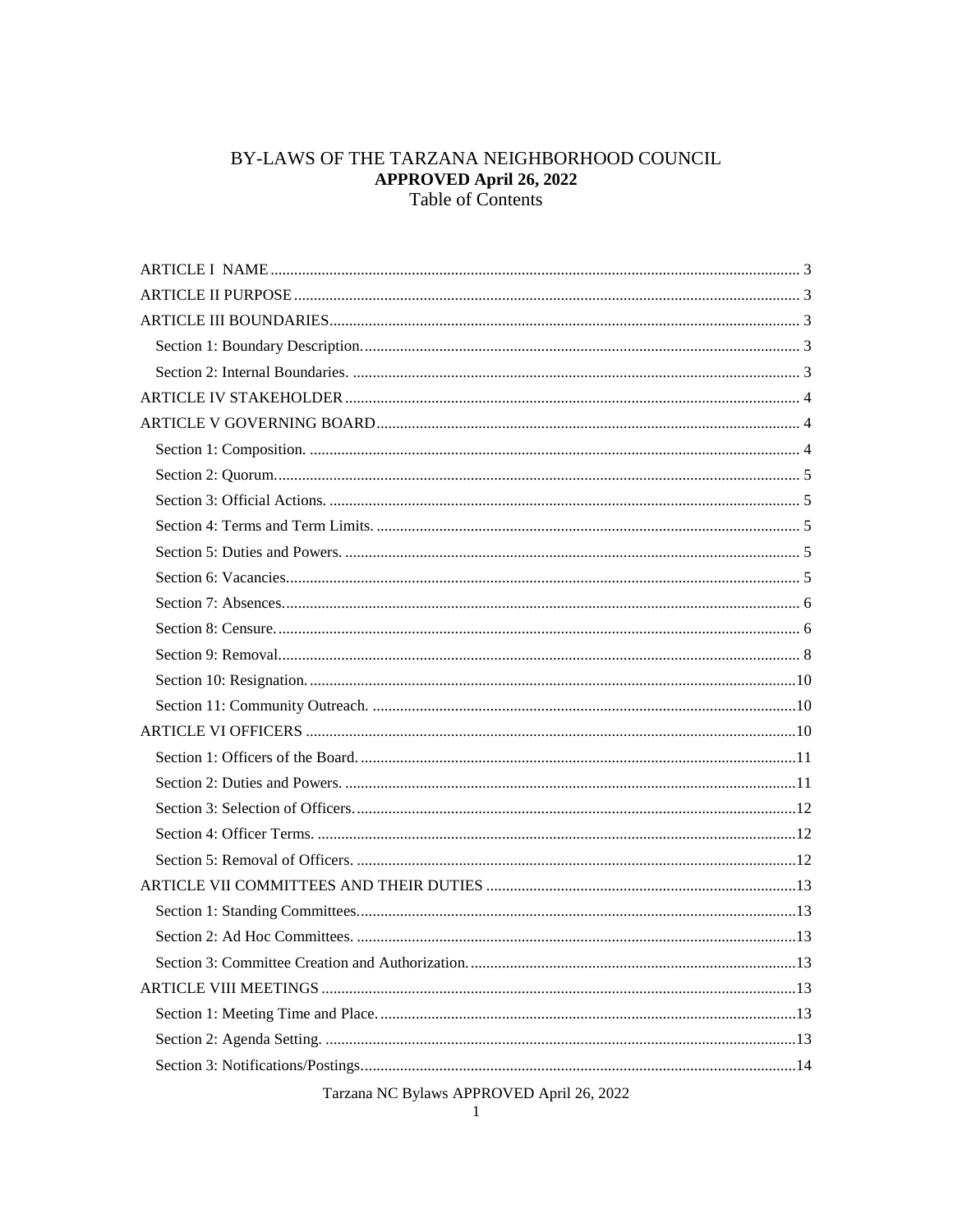| ATTACHMENT B - Governing Board Structure and Voting Tarzana Neighborhood Council - 21 Board |  |
|---------------------------------------------------------------------------------------------|--|
|                                                                                             |  |
|                                                                                             |  |
|                                                                                             |  |
|                                                                                             |  |
|                                                                                             |  |
|                                                                                             |  |
|                                                                                             |  |
|                                                                                             |  |
|                                                                                             |  |
|                                                                                             |  |
|                                                                                             |  |
|                                                                                             |  |
|                                                                                             |  |
|                                                                                             |  |
|                                                                                             |  |
|                                                                                             |  |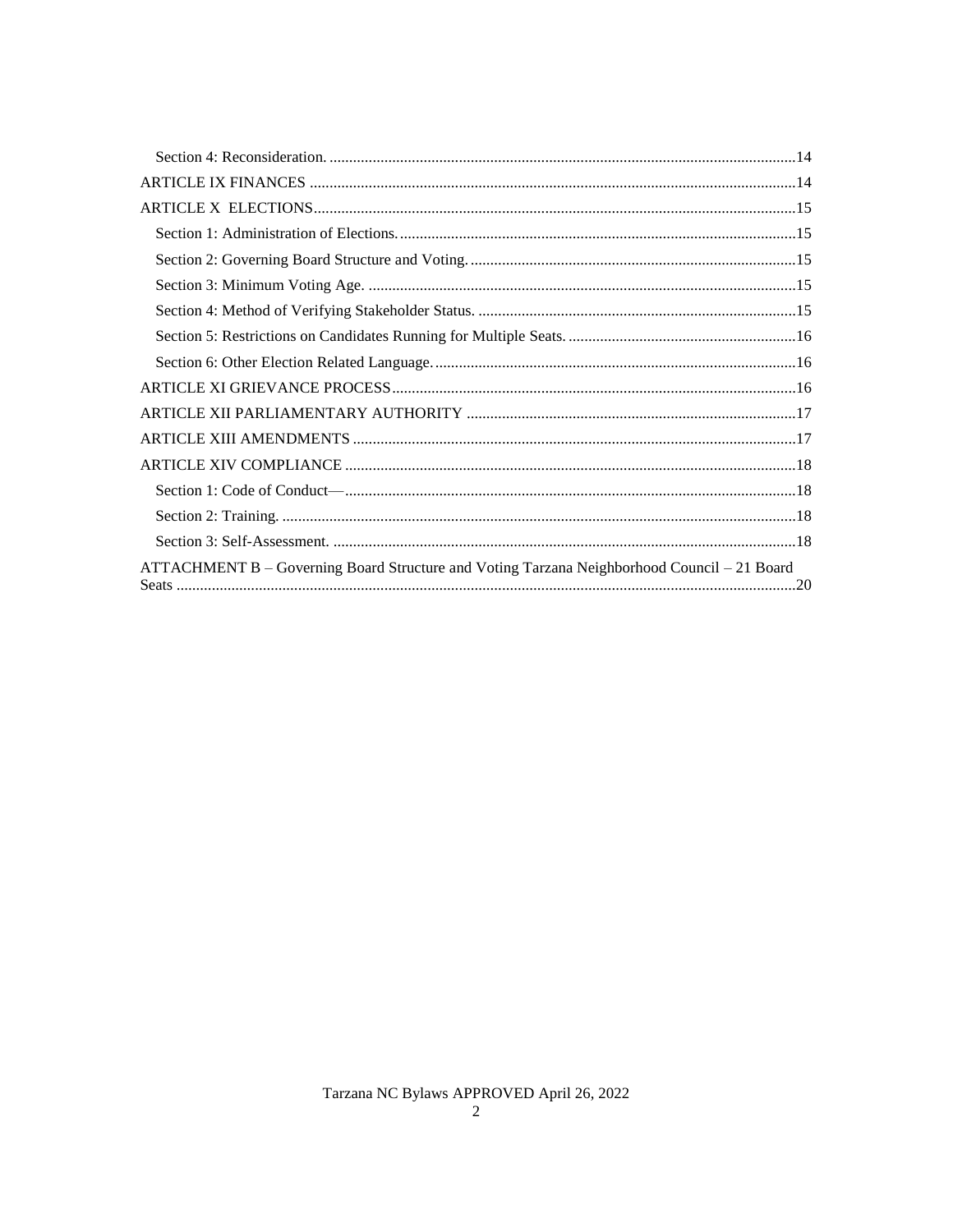## **ARTICLE I NAME**

<span id="page-2-1"></span><span id="page-2-0"></span>The name of this organization is the Tarzana Neighborhood Council, hereafter referred to as the "Council."

## **ARTICLE II PURPOSE**

The purpose of the Council is:

- 1. To promote public participation in city governance and decision making processes, to make government more responsive to local needs and requests, and to create more opportunities to build partnerships with government to address local needs and requests.
- 2. To monitor the delivery of city services and city government responses to problems and requests from Tarzana stakeholders.
- 3. To foster a sense of community for all people within Tarzana to express ideas and opinions about their neighborhoods and their government.
- 4. To be an advocate for Tarzana to government and private agencies.
- 5. To be a forum for discussion and review of community issues and projects.
- 6. To serve as an advisory board to city government.
- <span id="page-2-2"></span>7. To take any actions that are permitted by law.

#### **ARTICLE III BOUNDARIES**

#### <span id="page-2-3"></span>**Section 1: Boundary Description.**

The area within the jurisdiction of the Council is bounded on the west by Corbin Avenue to its terminus at Corbin Canyon, and then by a line due south to Mulholland Drive, on the north by Victory Blvd., on the south by Mulholland Drive, and on the east Lindley Avenue to its terminus, then extends southwest (around the terminus of Lake Encino Drive), then southwest following the 91356/91316 zip code boundary to the point where the Avenida Oriente fire road meets Mulholland Drive -- an area known as "Tarzana."

#### <span id="page-2-4"></span>**Section 2: Internal Boundaries.**

South of Highway 101 (Ventura Freeway) and North of Highway 101 (Ventura Freeway).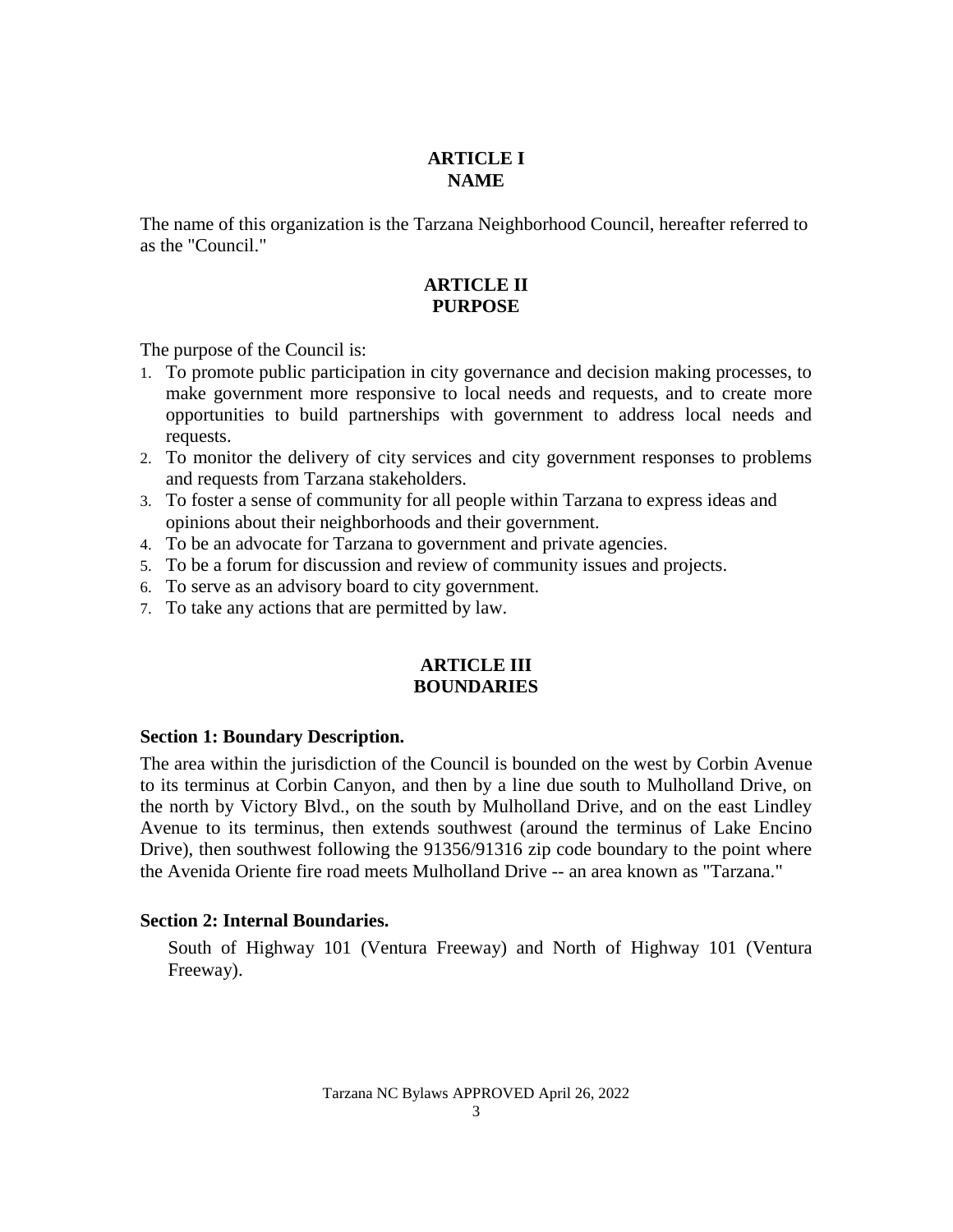## **ARTICLE IV STAKEHOLDER**

<span id="page-3-0"></span>Neighborhood Council membership is open to all Stakeholders. A "Stakeholder" shall be defined as any individual who:

(1) Lives, works, or owns real property within the boundaries of the neighborhood council; or

(2) Is a Community Interest Stakeholder, defined as an individual who is a member of or participates in a Community Organization within the boundaries of the neighborhood council.

A "Community Organization" is an entity that has continuously maintained a physical street address within the boundaries of the neighborhood council for not less than one year, and that performs ongoing and verifiable activities and operations that confer some benefit on the community within the boundaries of the neighborhood council. A forprofit entity shall not qualify as a Community Organization. Examples of Community Organizations may include Chambers of Commerce, houses of worship or other faithbased organizations, educational institutions, or non-profit organizations.

<span id="page-3-1"></span>[The definition of "Stakeholder" and its related terms are defined by City Ordinance and cannot be changed without City Council action. See Los Angeles Administrative Code Section 22.801.1]

## **ARTICLE V GOVERNING BOARD**

## <span id="page-3-2"></span>**Section 1: Composition.**

The Board of Governors of the Council shall be composed of twenty- one (21) members. They shall be represented as follows:

- A. Six (6) area representatives
	- 1) Three (3) from the area north of the Ventura Freeway to Victory Blvd. between the western and eastern boundaries described above to be known as the North Area.
	- 2) Three (3) from the area south of the Ventura Freeway to Mulholland Drive 3. Between the western and eastern boundaries described above to be known as the South Area.
	- 3)

Area representatives may be any stakeholder from their area who lives,works or owns property within that area of the neighborhood council boundaries.

- B. Two  $(2)$  residential renters
- C. Four (4) homeowners
- D. Three (3) business representatives (including employees)
- E. Four (4) at large representatives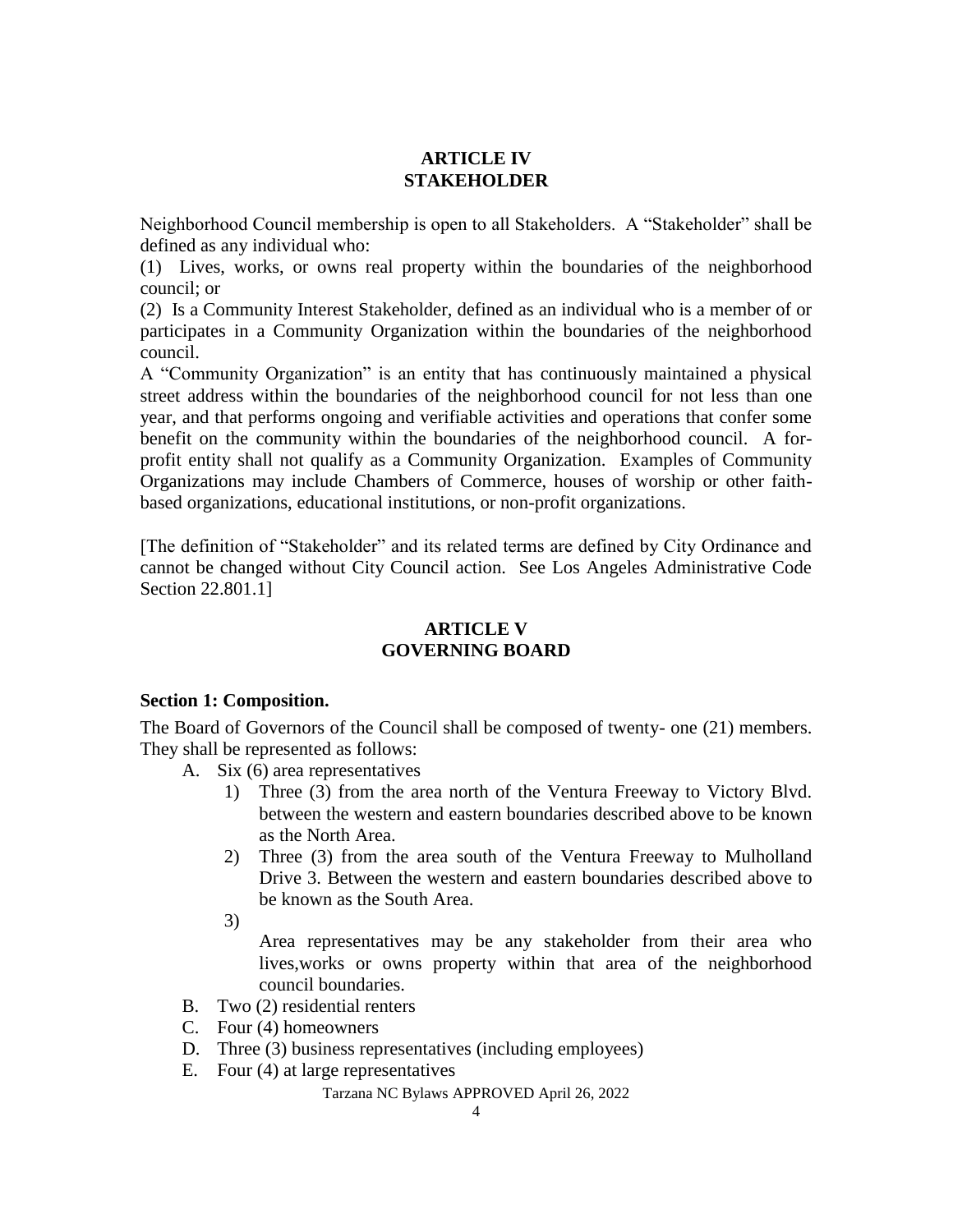F. Two (2) reserved at large representatives

All members of the Board of Governors must be stakeholders of the Tarzana Neighborhood Council and must maintain the stakeholder position to which they were elected or appointed during their entire term of office. If a Board member ceases to maintain their status pursuant to these Bylaws, their position shall be deemed vacant. All Board members must be at least eighteen (18) years of age on the day of the day of the election. A Board member can hold only one (1) stakeholder position. No single community stakeholder group shall comprise a majority of the Board, unless extenuating circumstances are warranted and approved by the Department of Neighborhood Empowerment.

## <span id="page-4-0"></span>**Section 2: Quorum.**

A quorum shall consist of ten (10) Board members.

## <span id="page-4-1"></span>**Section 3: Official Actions.**

Unless otherwise specified in these bylaws or the Neighborhood Council's standing rules, actions of the Board of Governors shall be by a simple majority vote of the Board members present and voting at any meeting, not including abstentions (which are not counted as votes).

## <span id="page-4-2"></span>**Section 4: Terms and Term Limits.**

Terms of office for members of the Governing Board shall be for a period of two (2) years, but may vary to accommodate for election dates and/or Board certification times. There is no limit on the number of terms that may be served by a Board member or Officer.

## <span id="page-4-3"></span>**Section 5: Duties and Powers.**

Intentionally left blank

## <span id="page-4-4"></span>**Section 6: Vacancies.**

Any vacancy on the Governing Board may be filled by a representative from the appropriate stakeholder group by a majority vote of the Governing Board. Notice of the vacancy shall be publicized and names of persons desiring to serve on the Board shall be solicited from the appropriate stakeholder group. Interested stakeholders shall apply in writing to the President or Executive Secretary. Prior to any action by the Board the Executive Committee will interview the applicants. The Executive Committee shall cause the matter to be placed on the next meeting agenda. All applicants shall be invited to be interviewed by the Board. The Board, by a majority vote of those present and voting shall fill the vacancy from the stakeholder names submitted. If there are multiple candidates none of whom receive a majority vote the candidate with the lowest number of votes will be eliminated and successive votes will be taken in the same manner until one candidate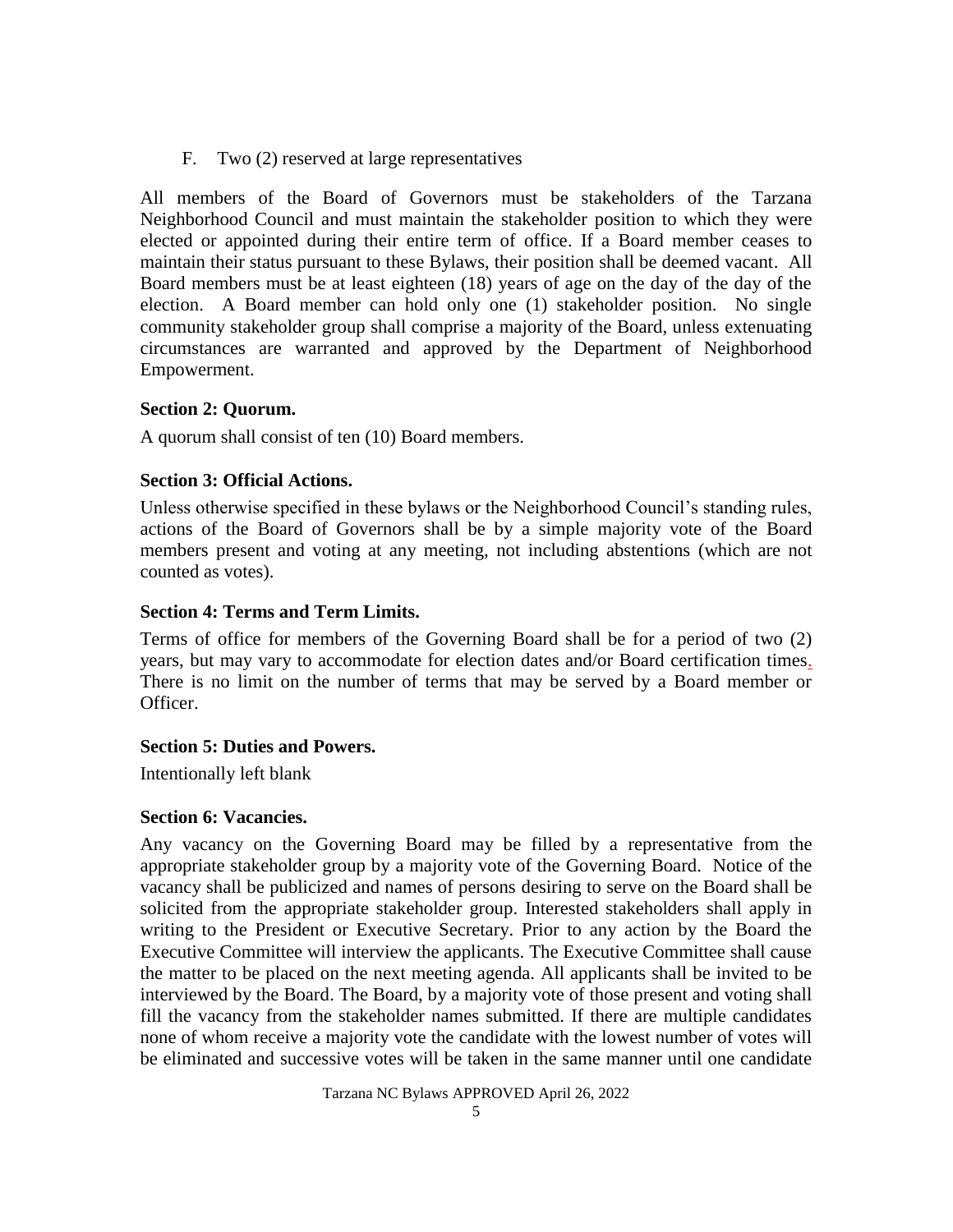receives a majority. If any vote results in a tie those candidates shall have another opportunity to address the board and a second vote shall be taken between the tied candidates. Thereafter, any tie vote shall be decided by a coin flip. Members so appointed shall hold office until the expiration of the present term of the position to which they are appointed. Any Board position that remains vacant for a period of sixty (60) days after the first notice of vacancy is publicized shall become an At Large position until the next election or selection.

#### <span id="page-5-0"></span>**Section 7: Absences.**

Any Board member who is absent from six (6) regular or special Board meetings, except "joint committee and special board meetings" or special board meetings immediately preceding, following or during the same time period as a regular meeting, during any twelve (12) month period beginning with the first absence, shall be automatically removed from the Board And their position shall be considered vacant. The question of whether a Board member is subject to automatic removal may be raised by any Board member. The minutes of Board meetings, regular or special, shall constitute the record of attendance of Board members. The President shall have the fact of such removal and the reason therefore entered into the minutes of the regular or special Board meeting following the determination by the President or the Executive Secretary that the Board member is subject to automatic removal because of absences as noted above. Attendance at a city Neighborhood Council function or meeting by a Board member shall be entered into the minutes of the Board meeting and shall not count as an absence. The Board member attending the function or meeting shall be responsible for notifying the President or Executive Secretary in advance of any regular or special Board meeting they will not be attending.

Notice of removal shall be sent to the Board member within fifteen (15) days of the meeting where the Board member's removal occurred. Notice may be sent by first class mail or email to the member's last known physical or email address on file with the Council. The member is entitled to an appeal to the Board. Notice of any request for appeal and the reasons therefore along with any supporting documents shall be in writing. Notice may be made by depositing it in the U.S. mail, postage prepaid, addressed to the Council at its then current address or via email to Board President or Executive Secretary. Notice of appeal must be postmarked or emailed within thirty (30) days of the date of the removal notice..

#### <span id="page-5-1"></span>**Section 8: Censure.**

Tarzana NC Bylaws APPROVED April 26, 2022 The purpose of the censure process is to place a Board member on notice of misconduct and to provide the Board member with an opportunity to correct the misconduct. The Neighborhood Council ("Neighborhood Council") may censure any Board member at a regular or special meeting open to the public following a good-faith determination by the Neighborhood Council Board that the member has engaged in conduct that is contrary to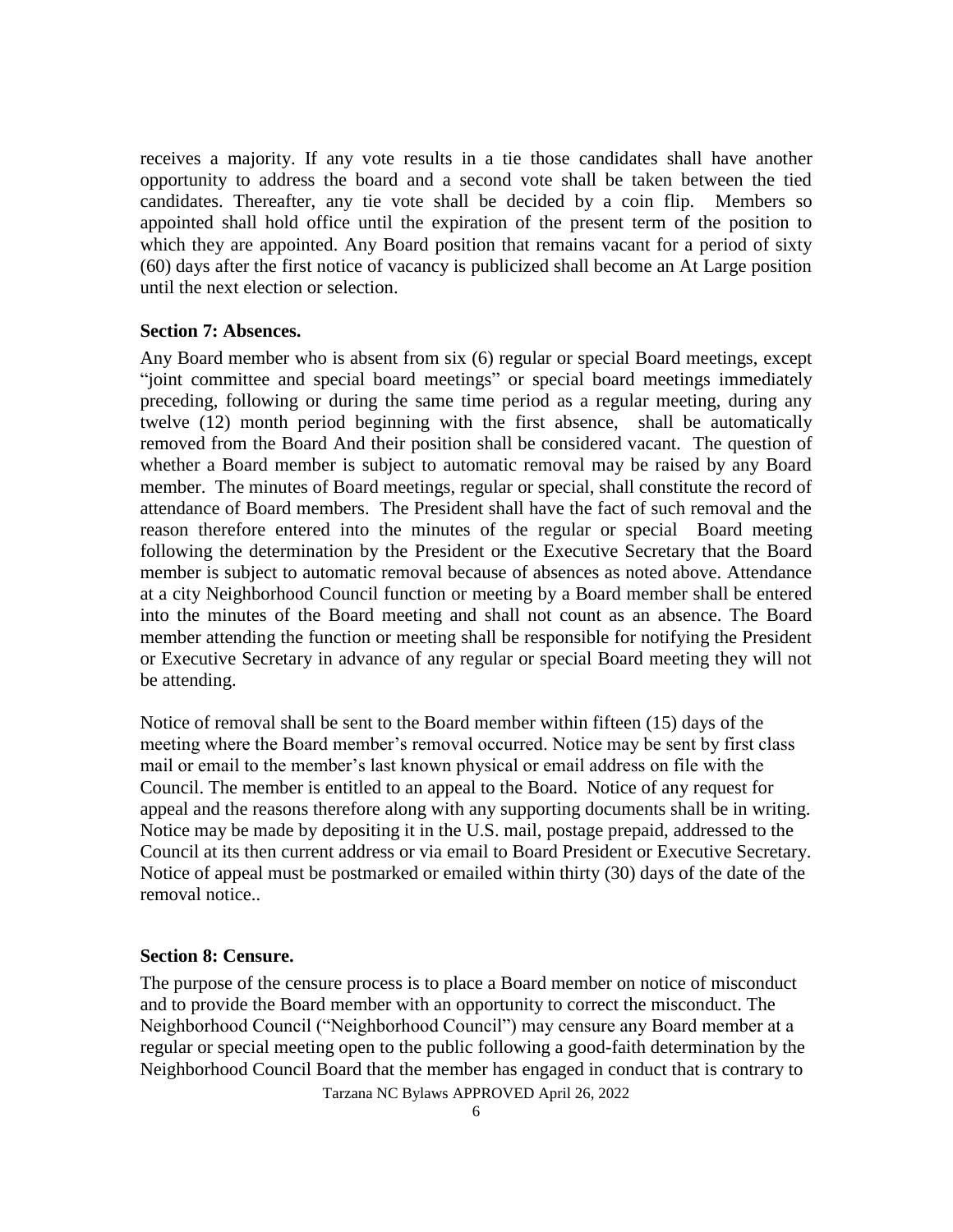rules and regulations applicable to the Board or that impedes the orderly business of Board operations. Grounds for censure include, but are not limited to, persistent disruptive conduct at meetings, violations or abuses of the Board's bylaws or rules, violations of the Code of Conduct, acting on behalf of the Board without authorization, and misuse or abuse of the censure or removal process by acting in bad faith.

The Board shall use the following procedure when censuring a Board member:

1. A motion to censure a Board member may be initiated by any three (3) Board members. Those Board members shall not constitute a majority of the quorum of any Neighborhood Council body, such as a committee. The motion shall be delivered to any officer of the Board or a specific officer or member of the Board as may be specified in the bylaws or standing rules of the Neighborhood Council. The motion shall be in writing and provide the specific facts and grounds for the proposed censure including the date(s) and specific conduct relied upon for the motion. The motion shall not be based upon conclusions, e.g., "for alleged violations of the Code of Conduct" but shall contain factual statements that describe conduct only and is not intended to embarrass or humiliate the board member.

2. The Board member, group of Board members or committee responsible for setting the final Board agenda shall include the motion on the agenda of the next regular or special Board meeting scheduled at least thirty (30) days following the delivery of the proposed censure motion.

3. The Board member subject to censure shall be given a minimum of thirty (30) days prior-written notice, which may include email sent to the last email address on file with the Neighborhood Council, of any meeting at which the motion to censure will be considered. The notice shall provide the specific facts and grounds for the proposed censure as specified in 1 above. The Board shall also provide a copy of the notice to the Department of Neighborhood Empowerment a minimum of thirty (30) days prior to the meeting at which the motion to censure will be considered.

4. The Board member subject to censure shall be given a reasonable opportunity to be heard at the meeting, either orally or in writing, prior to the Board's vote on a motion of censure.

5. The Board shall decide by a majority vote of those present and voting whether or not the Board member should be censured. The Board member who is the subject of the censure motion shall not be counted as part of the majority present and voting and shall not be allowed to vote. For the purpose of censure motions, abstentions shall not be counted as votes.

6. In no event shall a motion to censure a board member be heard by the Neighborhood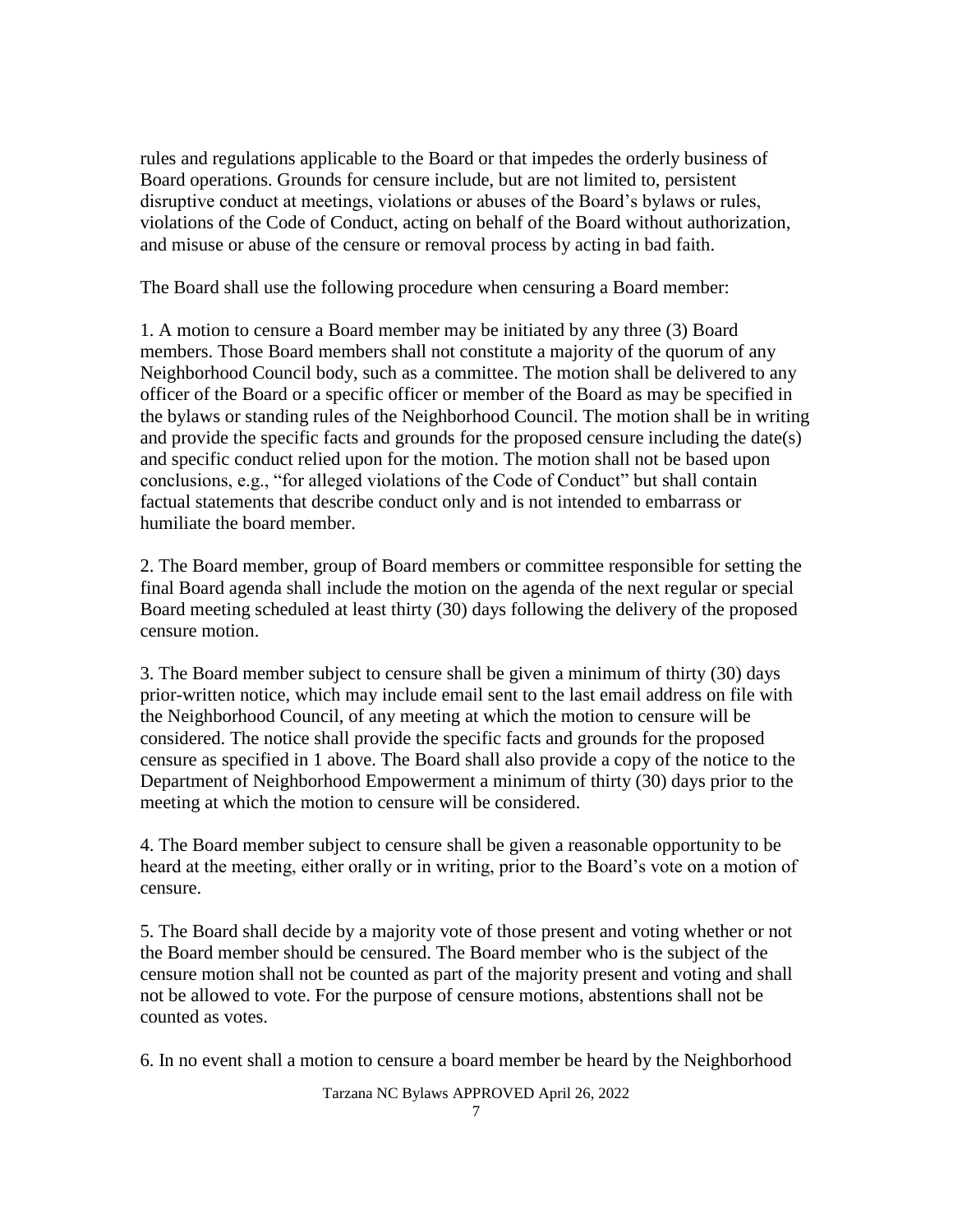Council within sixty (60) days of the next scheduled Board election or selection.

## <span id="page-7-0"></span>**Section 9: Removal.**

Any Board member may be removed by the Neighborhood Council ("Neighborhood" Council‖) for cause, following a good faith determination by the Board that the member has engaged in conduct that is contrary to rules and regulations applicable to the Board or that impedes the orderly business of Board operations. A Board member shall not be subject to removal under this Policy, unless the member has been censured at least once pursuant to the Board of Neighborhood Commissioners' ("Commission") Censure Policy. Grounds for removal include, but are not limited to, persistent disruptive conduct at meetings, violations or abuses of the Board's bylaws or standing rules, violations of the Code of Conduct, acting on behalf of the Board without authorization, and misuse or abuse of the censure or removal processes by acting in bad faith.

The Board shall use the following procedure when removing a Board member:

1. A motion to remove a Board member may be initiated by any three (3) Board members. Those Board members shall not constitute a majority of the quorum of any Neighborhood Council body, such as a committee. The proposed motion shall be delivered to any officer of the Board or a specific officer or member of the Board as may be specified in the bylaws or standing rules of the Neighborhood Council. The motion shall be in writing and provide the specific facts and grounds for the proposed removal action including the date(s) and specific conduct relied upon for the motion. The motion shall not be based upon conclusions, e.g., "for alleged violations of the Code of Conduct" but shall contain factual statements that describes conduct only and is not intended to embarrass or humiliate the board member. The motion to remove shall also include a copy of the prior censure motion and the date it was passed.

2. The Board member, group of Board members or committee responsible for setting the final Board agenda shall list and briefly describe the motion on the agenda of the next regular or special Board meeting scheduled at least thirty(30) days following the delivery of the proposed removal motion.

3. The Board member subject to removal shall be given a minimum of thirty (30) days prior written notice, which may include email sent to the last email address on file with the Neighborhood Council, of any meeting at which a motion to remove will be heard. The notice shall provide the specific facts and grounds for the proposed removal as specified in 1 above. The Board shall also provide a copy of the notice to the Department of Neighborhood Empowerment a minimum of thirty (30) days prior to any meeting at which a motion to remove will be considered.

4. The Board member subject to removal shall be given reasonable time to be heard at the meeting, either orally or in writing, prior to the Board's vote on a motion for removal.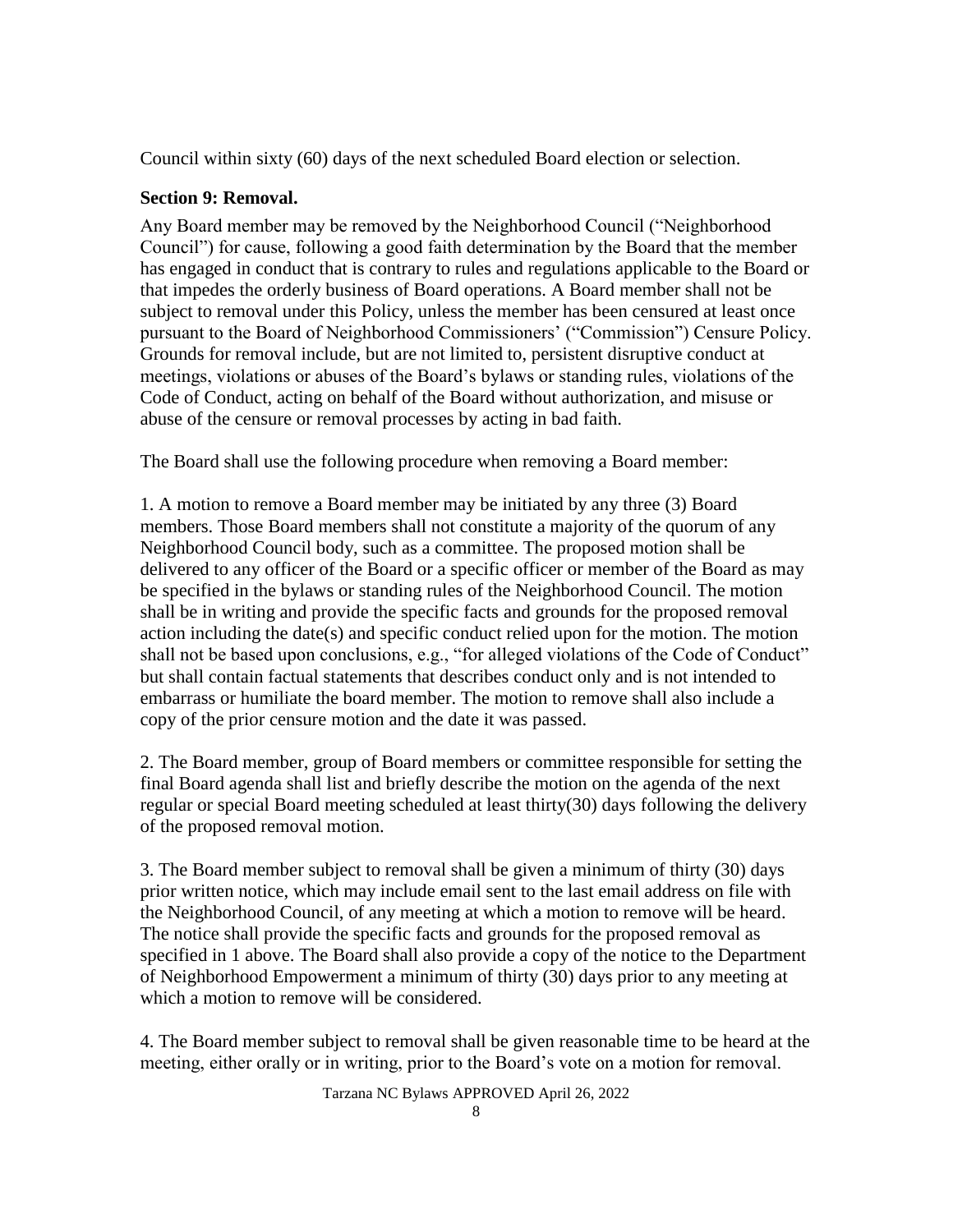5. The Board shall decide whether or not the Board member should be removed by an affirmative vote of two-thirds (2/3) of the currently sitting Board members. The Board member who is the subject of the removal motion shall not be allowed to vote and shall not be counted when determining the two-thirds (2/3) majority vote. For the purpose of the removal motion, abstentions shall not be counted as votes.

6. In no event shall a motion to remove a Board member be heard by the Neighborhood Council within sixty (60) days of the next election or selection.

7. The Commission may review a Neighborhood Council's removal decision if requested to do so by the affected Board member. Once the request is made for the Commission to review the decision to remove, the Neighborhood Council voting to remove the board member may not fill the vacancy created by the removal until the Commission has made a decision on whether the removal was proper or the Commission declines to review the matter. The Commission's decision whether to hear or decline to hear the removal review request shall be sent in writing to the requestor and the Neighborhood Council within 30 days after the request for review is delivered.

8. A request for the Commission to review a Neighborhood Council's removal decision shall proceed as follows:

a. The request must in writing and must be delivered to the Executive Assistant of the Commission or, in the absence of an Executive Assistant, to the President of the Commission within thirty (30) days of the date of the action by the Neighborhood Council to remove the Board member.

b. The request must state the basis for the review. The request shall not cite or present any evidence not considered by the Neighborhood Council but must address only procedural deficiencies.

c. If the Commission determines the request for review raises sufficient questions regarding procedural deficiencies and agrees to hear the review, it will be placed on the agenda of a regular or special meeting of the Commission within sixty (60) days of receipt of the request for review.

d. At the review the Commission will determine if the facts as presented support the removal motion and if the procedures set out in this policy were correctly applied.

e. If the Commission determines that there were either factual or procedural deficiencies, the Commission may either reinstate the Board member or return the matter to the Neighborhood Council for further consideration.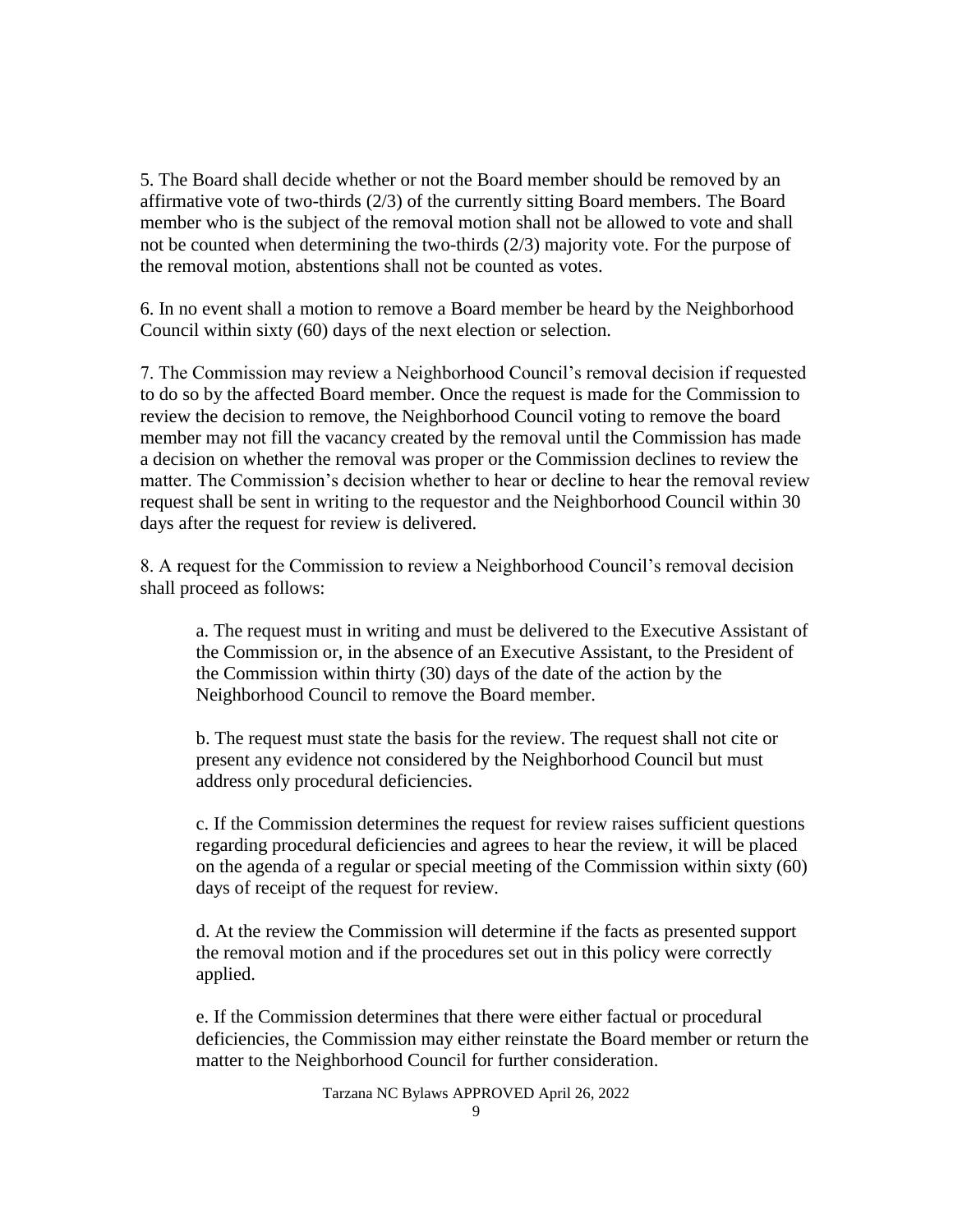f. If the Commission returns the matter for further consideration and the Neighborhood Council does not act within sixty (60) days of the Commission's decision the Board member will be considered reinstated.

g. During the period of appeal the Board member shall not be counted as part of the Board for any quorum and shall not participate in any Board actions.

h. If the matter is returned to the Neighborhood Council for further consideration the Board member shall not be counted as part of the Board for any quorum and shall not participate in any Board actions until the Board takes action as requested by the Commission or until the expiration of the sixty (60) day time period.

9. This policy is not intended to restrict or eliminate a Neighborhood Council's ability to remove or render ineligible to serve, Board members who fail to attend meetings, join committees, maintain their stakeholder status, or perform other duties as may be described in the Neighborhood Council's bylaws and/or standing rules. Nor is it intended to limit a Neighborhood Councils ability to remove committee chairs or committee members according to the Neighborhood Council's bylaws and/or standing rules.

#### <span id="page-9-0"></span>**Section 10: Resignation.**

A Board member may resign from the Board. The Board member may notice his/her resignation in writing, by oral notice at any Board meeting or by email to the President or the Executive Secretary. The Board member's resignation shall be placed on the agenda of the next regular or special meeting and shall be approved by a majority vote of the Board members present and voting. If the resignation is approved by the Board, the Board member's position shall be declared vacant and may be filled by the procedures set out in these bylaws.

## <span id="page-9-1"></span>**Section 11: Community Outreach.**

<span id="page-9-2"></span>To the greatest extent possible, all meetings of the Council are to be adequately publicized, including, if possible, notification to area media. Notice of all meetings shall be posted at the locations set forth in the standing rules. The Council shall establish procedures for communicating with all Neighborhood Council stakeholders on a regular basis in a manner ensuring that information is disseminated evenly and in a timely manner.

## **ARTICLE VI OFFICERS**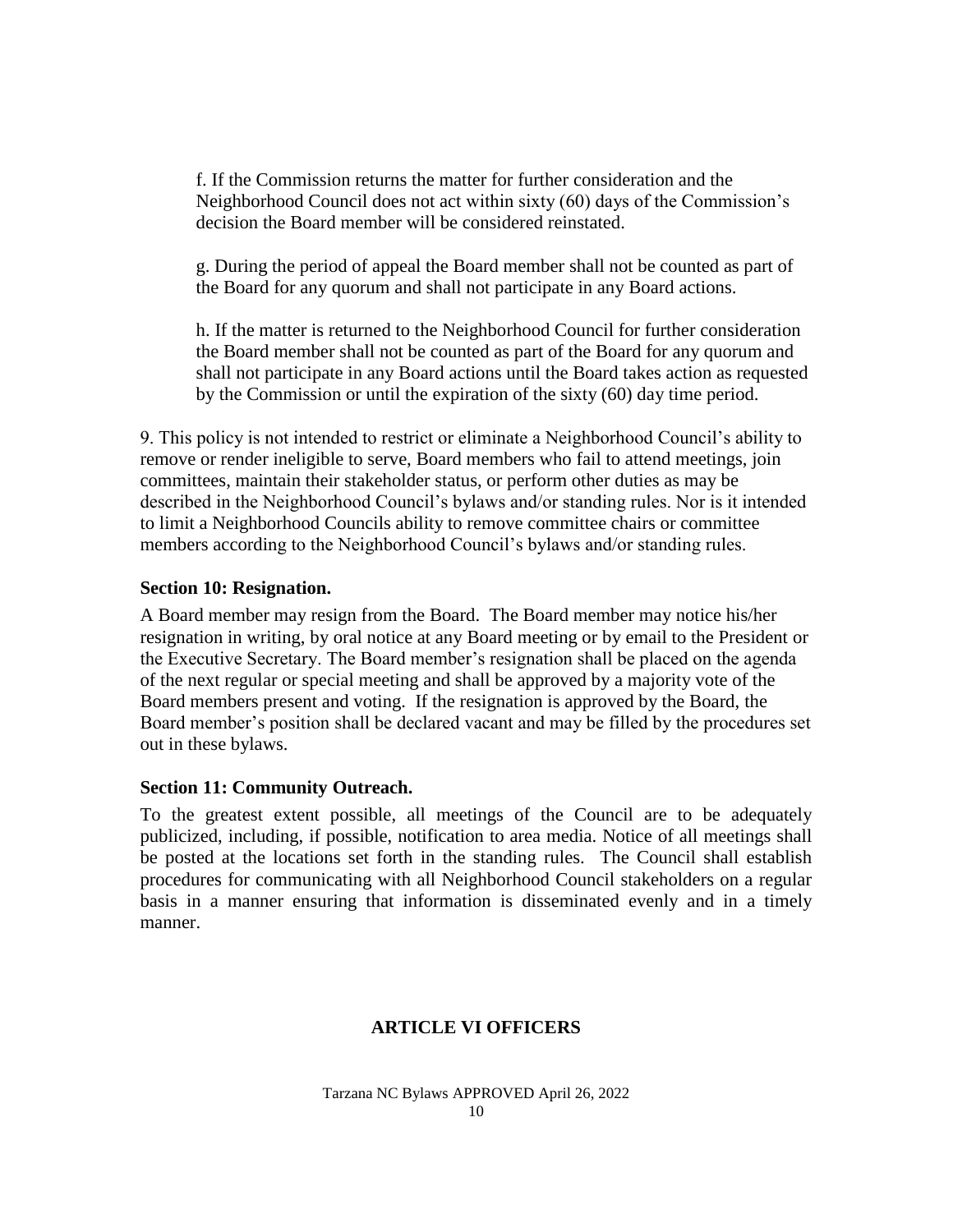#### <span id="page-10-0"></span>**Section 1: Officers of the Board.**

The Executive Officers of the Council shall be a President, First Vice President, Second Vice President, Treasurer and Executive Secretary.

## <span id="page-10-1"></span>**Section 2: Duties and Powers.**

- A. **President.** The President shall preside at all meetings of the Council. The President shall also perform such other duties as may be directed by resolution of the Board.
- B. **First Vice President.** The First Vice President shall have and may exercise all the powers, authority, and duties of the President during the absence of the latter. The First Vice President shall also perform such other duties as assigned by the President or Board.
- C. **Second Vice President**. The Second Vice President shall have and may exercise all the powers, authority, and duties of the President during the absence of the President and First Vice President. The Second Vice President shall also perform such other duties as assigned by the President or Board.
- D. **Executive Secretary.** The Executive Secretary or his/her designee shall prepare and maintain full and correct records of all meetings of the members and of the Council, which records shall be prepared by the next regular Board meeting. The Executive Secretary shall also perform such duties as may be assigned to him/her by resolution of the Board.
- E. **Treasurer.** The Treasurer, under the control and direction of the Council, shall provide and maintain full and complete records of all the assets and liabilities of the Council. Subject to the limitations and control as may be imposed by the Governing Board and/or the City of LA, the Treasurer shall have custody and/or control of all financial documents and other financial assets of the Council. The disbursement of funds shall require prior approval of the Governing Board via an approved budget, the signature(s) of the Treasurer and such other officer or Board member as the Governing Board and/or the City of LA may designate. The Council's financial records and account books shall be open and available for inspection by stakeholders and the general public on the Council's web site and upon written request.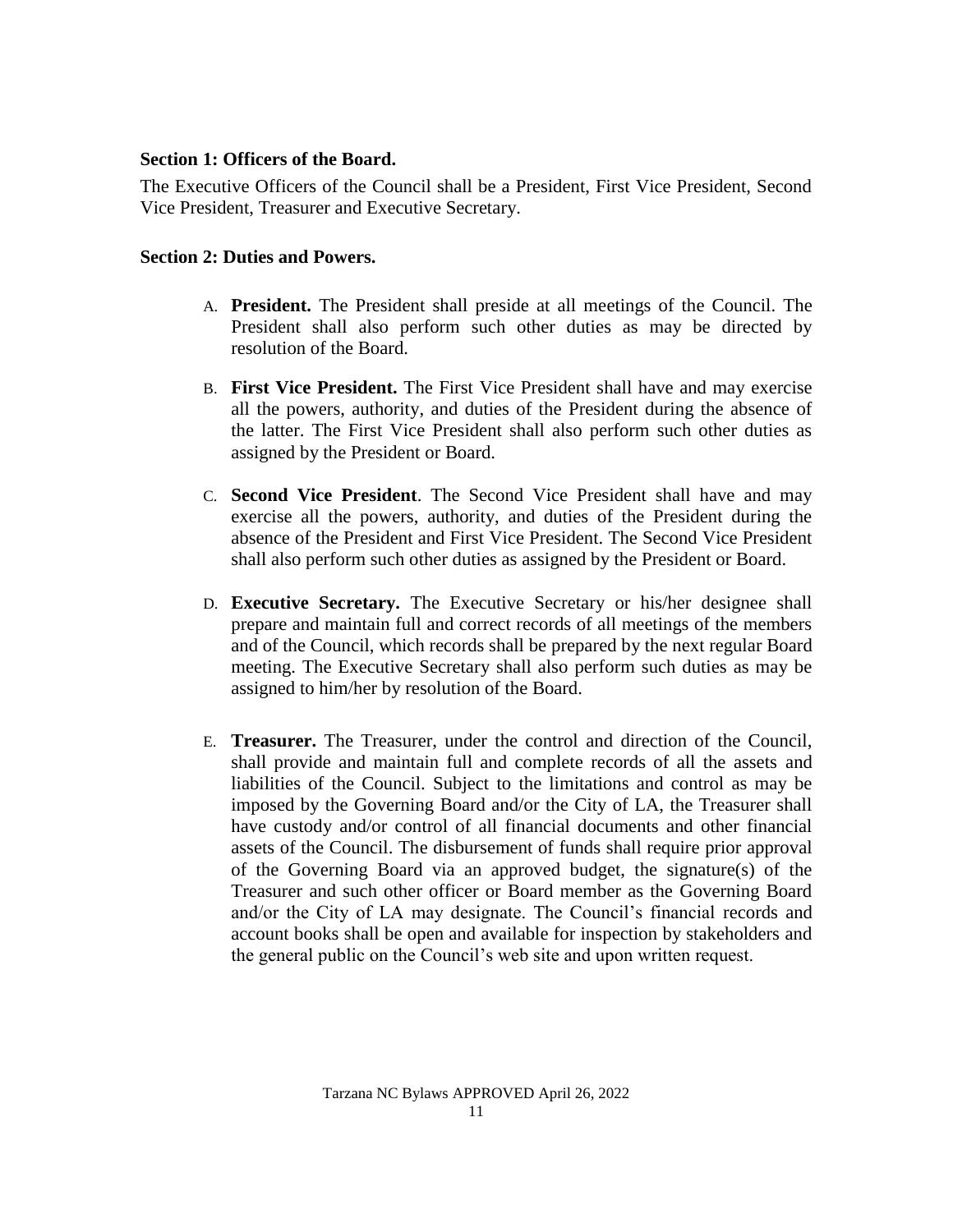#### <span id="page-11-0"></span>**Section 3: Selection of Officers.**

Officers shall be elected by the Governing Board. All officers shall be members of the Board of Governors. The election of officers shall take place at the first meeting of the Board after the Certification of the Board member election unless otherwise provided by these bylaws**.** The Board may elect one (1) of their number to fill any vacancy that may occur among the officers prior to any regular election of officers. If there are multiple candidates none of whom receive a majority vote the candidate with the lowest number of votes will be eliminated and successive votes will be taken in the same manner until one candidate receives a majority. If any vote results in a tie those candidates shall have another opportunity to address the board and a second vote shall be taken between the tied candidates. Thereafter, any tie vote shall be decided by a coin flip.Any person so elected shall serve until the next regular election of officers. Any officer who ceases to be a member of the Governing Board for whatever reason shall forfeit his/her position as an officer of the Council.

#### <span id="page-11-1"></span>**Section 4: Officer Terms.**

Officers shall be elected at the first meeting following the certification of the Board election and shall serve until the meeting following the certification of the next Board election, unless sooner removed by a majority vote of the Board of Governors or by action of Article VI, 3. If, for some unforeseen reason, any newly elected Board is unable to immediately elect new officers pursuant to VI, 3 of these bylaws, then the previously elected officers shall serve until the election of their successors. If the previous President, 1st Vice President, and 2nd Vice President are no longer eligible to serve, then members of the newly elected board shall be appointed as interim President and 1st Vice President as follows: the member with the greatest number of election votes will be interim President and the member with the next greatest number 1st Vice President. If the previously elected Treasurer is no longer eligible to serve and it becomes necessary in order to carry on the business of the Neighborhood Council before the Board is able to elect permanent officers, the Interim President, or in his/her absence the interim 1st Vice President may appoint one of the newly elected board members as the interim Treasurer

#### <span id="page-11-2"></span>**Section 5: Removal of Officers.**

Any three (3) Board members my initiate the removal of an officer by filing a petition for removal in writing or via email with any member of the Executive Committee. If the petition is filed at least 15 days prior to the next regular or special meeting of the Board the Executive Committee shall place the matter on the agenda of the next regular or special meeting. The motion to remove must be approved by a two-thirds  $(2/3)$  vote of those present and voting.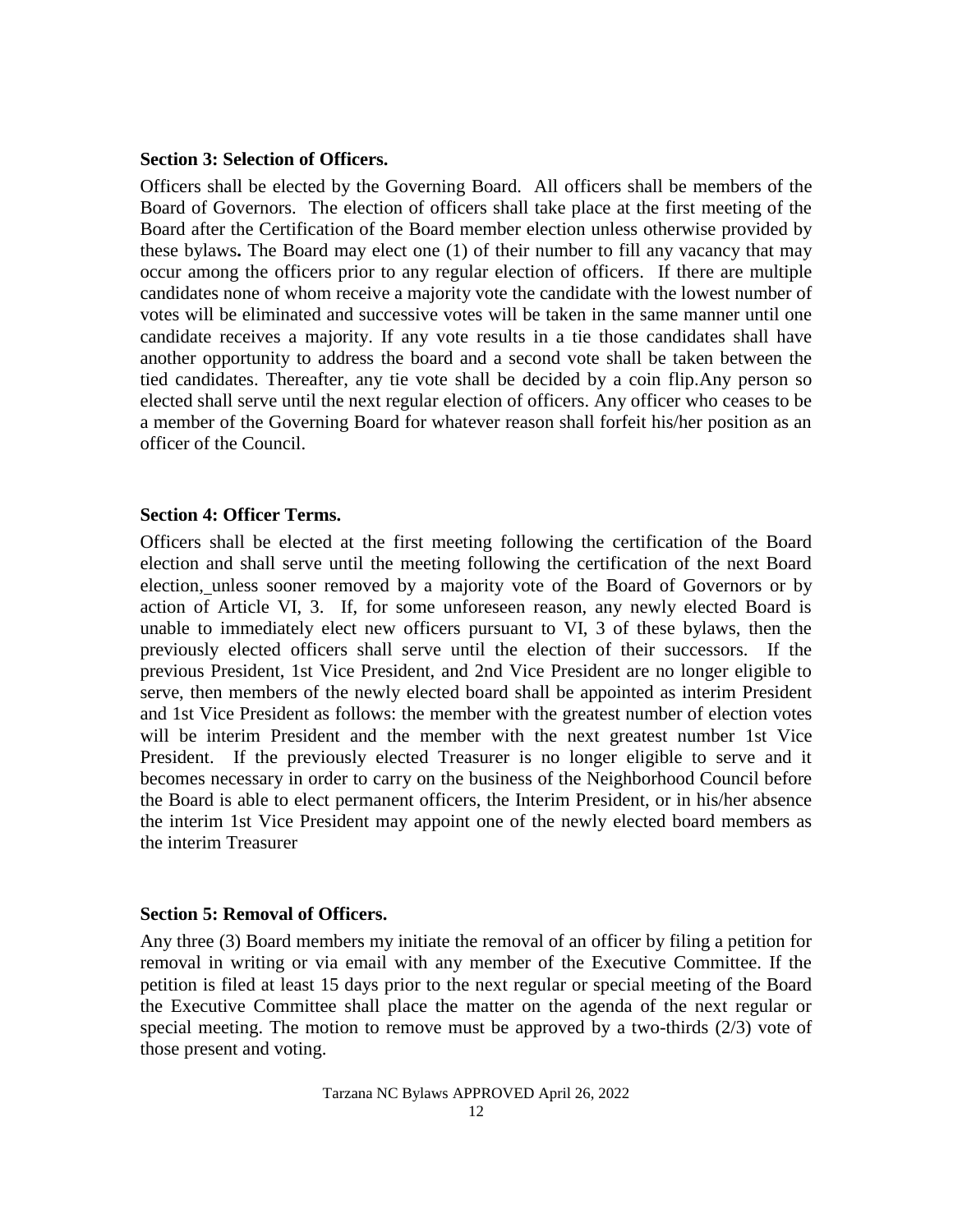## **ARTICLE VII COMMITTEES AND THEIR DUTIES**

<span id="page-12-0"></span>The Governing Board may establish standing and ad hoc committees as deemed necessary for the accomplishment of the purposes of the Council.

## <span id="page-12-1"></span>**Section 1: Standing Committees.**

The Executive Committee shall consist of the Officers of the Board. At least three (3) members of the Executive Committee shall be present to conduct an Executive Committee meeting. The Executive Committee shall set the agenda for the Board meetings. It may recommend actions to the Board of Governors. Decisions of the Executive Committee shall be by a majority vote of those present. The President, with the approval of the Board, may create standing committees to carry out the business of the Neighborhood Council.

#### <span id="page-12-2"></span>**Section 2: Ad Hoc Committees.**

Ad hoc committees that include non-board member stakeholders shall be agendized, noticed, and conducted in keeping with the Brown Act.

## <span id="page-12-3"></span>**Section 3: Committee Creation and Authorization.**

The duties and powers of those committees, standing and ad hoc, created pursuant to Article VII shall be set out in the Standing Rules of the Council.

## **ARTICLE VIII MEETINGS**

#### <span id="page-12-5"></span><span id="page-12-4"></span>**Section 1: Meeting Time and Place.**

Meetings of the Board, as defined by the Ralph M. Brown Act (California Government Code §54950.5 et seq) shall be held within the Council area at least once per calendar quarter, at a time and place fixed by the Executive Committee. The Governing Board may, in its discretion, set meetings to occur more frequently.

The President, or in his/her absence, the First Vice President, or a majority of the Board may call a special meeting of the Board at any time. Unless otherwise provided by these bylaws or the standing rules, the President, or in his/her absence, the First Vice-President, or the Board majority calling such special meeting, shall fix the time and place of special meetings. Special meetings must be publicly noticed at least twenty-four (24) hours prior to the meeting. Reasonable effort shall be made to notify all Governing Board members of the special meeting at least twenty-four (24) hours prior to the meeting.

## <span id="page-12-6"></span>**Section 2: Agenda Setting.**

Tarzana NC Bylaws APPROVED April 26, 2022 As set out in Article VII, 1, the Executive Committee shall set the agenda for the Board.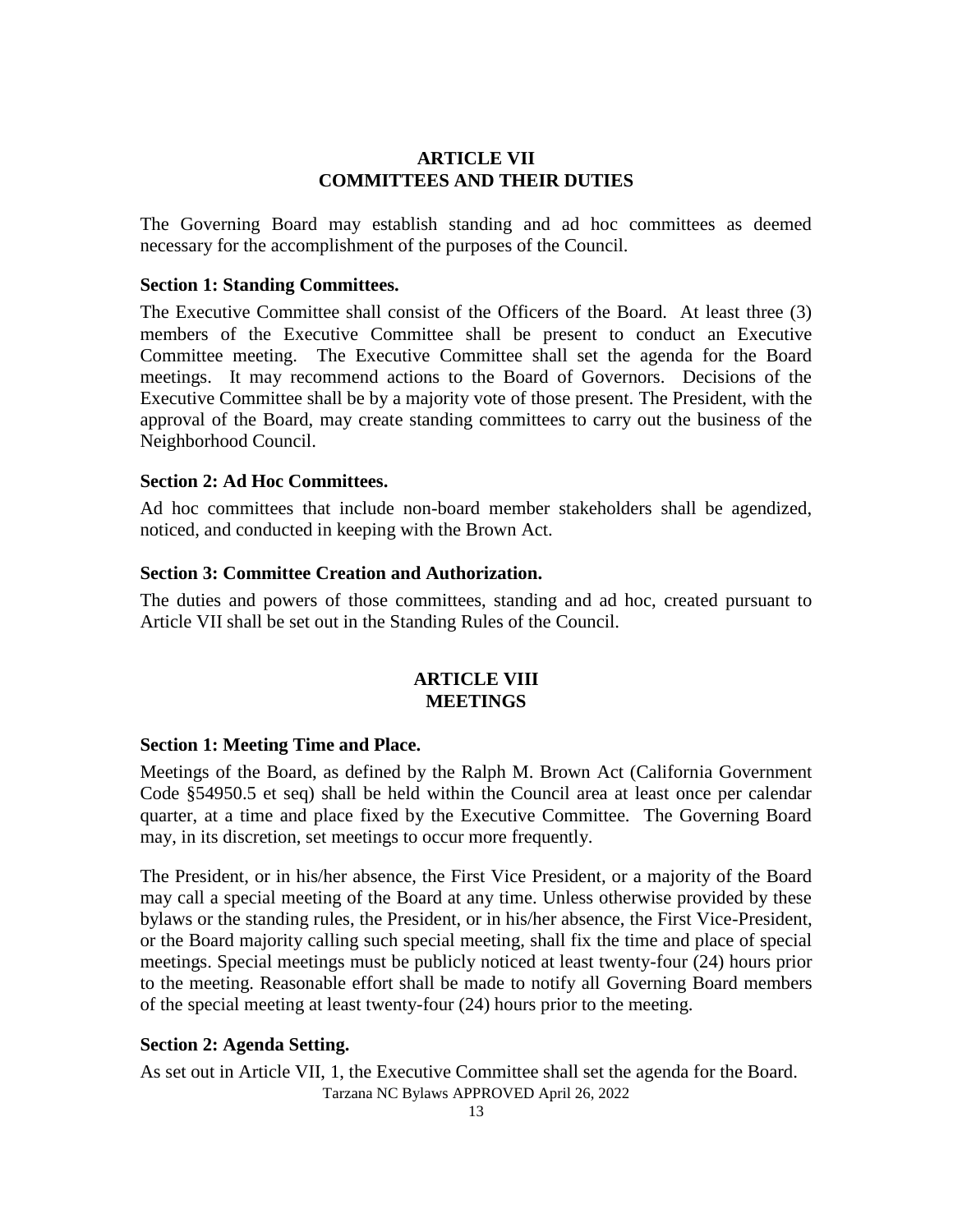Any Board member or stakeholder may submit a request for an item to be placed on the agenda of the next regular or special meetings by submitting the request to the President or Executive Secretary not less than ten (10) days prior to the meeting. Board member may make such requests during the Board member comment period of the agenda.

## <span id="page-13-0"></span>**Section 3: Notifications/Postings.**

Meeting notices shall be posted in compliance with the Ralph M. Brown Act and in compliance with City of Los Angeles Neighborhood Council posting policy. An updated listing of the Neighborhood Council's physical posting location(s) shall be listed in the standing rules.

### <span id="page-13-1"></span>**Section 4: Reconsideration.**

The Board may reconsider and amend its action on items listed on the agenda if that reconsideration takes place immediately following the original action or at the next regular meeting. The Board, on either of these two (2) days, shall: (1) Make a Motion for Reconsideration and, if approved, (2) hear the matter and Take an Action. If the motion to reconsider an action is to be scheduled at the next meeting following the original action, then two (2) items shall be placed on the agenda for that meeting: (1) A Motion for Reconsideration on the described matter and (2) a proposed action should the motion to reconsider be approved. A Motion for Reconsideration can only be made by a Board member who has previously voted on the prevailing side of the original action taken. If a Motion for Reconsideration is not made on the date the action was taken, then a Board member on the prevailing side of the action must submit to a member of the Executive Committee a request that the matter of reconsideration be placed on the agenda of the next Board meeting. Such request must be made a soon as practicable after the meeting where the matter was originally heard but in no event less than seven (7) days prior to the meeting following the meeting during which the matter was heard.

#### **ARTICLE IX FINANCES**

- <span id="page-13-2"></span>A. The Council shall review its fiscal budget and make adjustments as needed to comply with City laws and City administrative rules, and to keep in compliance with Generally Accepted Accounting Principles (GAAP) and the City's mandate for the use of standardized budget and minimum funding allocation requirements.
- B. The Council shall adhere to all rules and regulations promulgated by appropriate City officials regarding the Council's finances, where the term "appropriate City" officials" means those officials and/or agencies of the City of Los Angeles who have authority over Neighborhood Councils.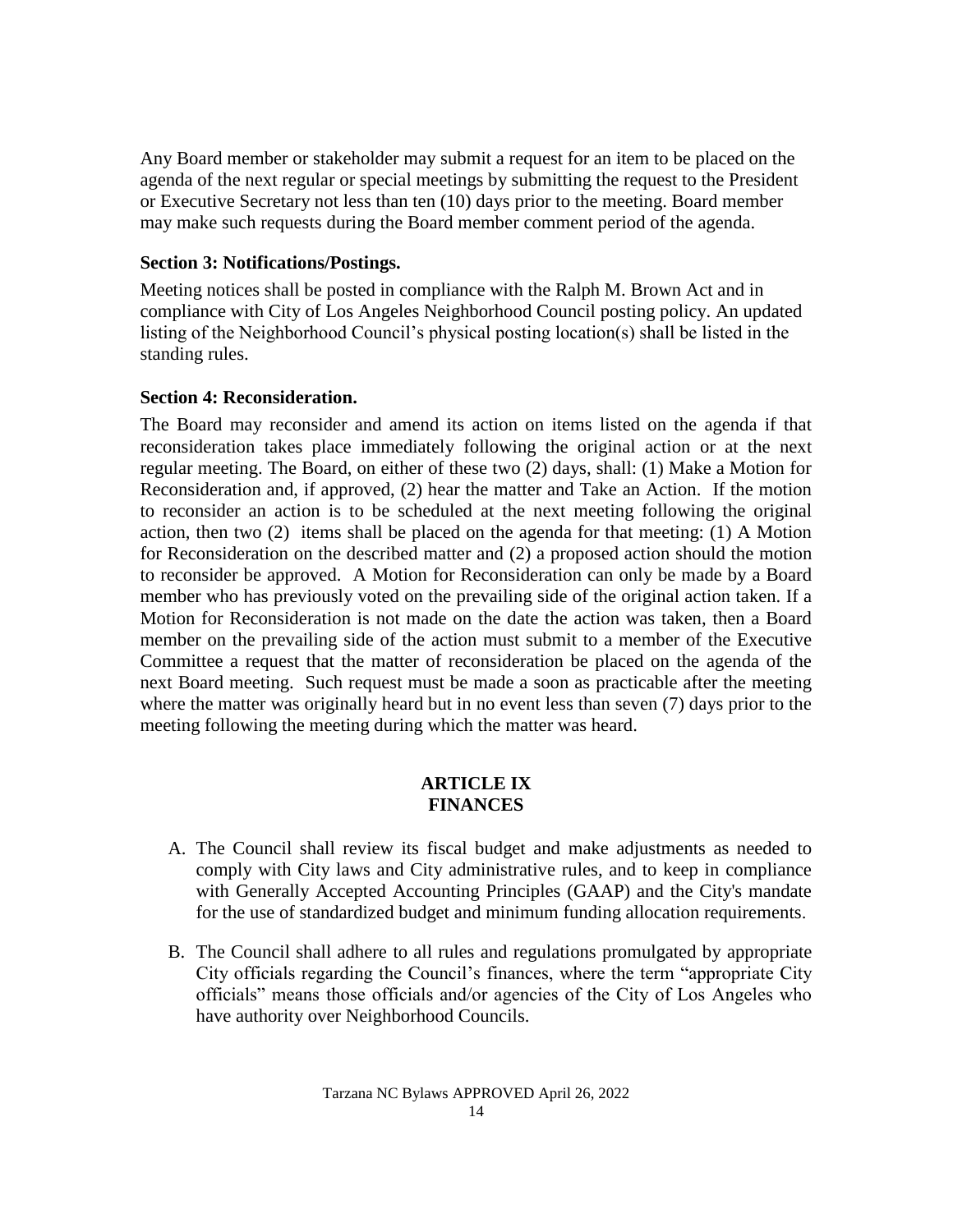- C. All financial accounts and records shall be available for public inspection at the office of the Council, if available. If the Council does not have an office, the records shall be available at the local City Council field office. Any public inspection shall be by appointment only made with the Treasurer.
- D. Each month, the Treasurer shall provide to the Board detailed reports of the Council's accounts.

## **ARTICLE X ELECTIONS**

## <span id="page-14-1"></span><span id="page-14-0"></span>**Section 1: Administration of Elections.**

The Council's election will be conducted pursuant to any and all City ordinances, policies and procedures pertaining to Neighborhood Council elections.

## <span id="page-14-2"></span>**Section 2: Governing Board Structure and Voting.**

- A. The area representatives shall be elected by the stakeholders from their particular area. Any person who has a stakeholder interest in both the North and South areas defined in Article V shall be allowed to vote in only one (1) of the two (2) areas. In addition to three (3) area representatives, all stakeholders who live, work, or own property within the Council boundaries may vote for two (2) residential renters, four (4) homeowners, three (3) business representatives and four (4) at large representatives.
- B. Those stakeholders who live, work, or own property in the neighborhood and also those who declare a stake in the neighborhood as a community interest stakeholder shall be eligible to run for and vote for the two (2) reserved at large representative board seats.

See Attachment B.

## <span id="page-14-3"></span>**Section 3: Minimum Voting Age.**

Except with respect to a Youth Board Seat, a stakeholder must be at least 16 years of age on the day of the election or selection to be eligible to vote. [See Admin. Code §§  $22.814(a)$  and  $22.814(c)$ ]

## <span id="page-14-4"></span>**Section 4: Method of Verifying Stakeholder Status.**

Stakeholders must present evidence of their particular claimed stakeholder status prior to participating in any election. If, at any election, a "vote by mail" or "online voting"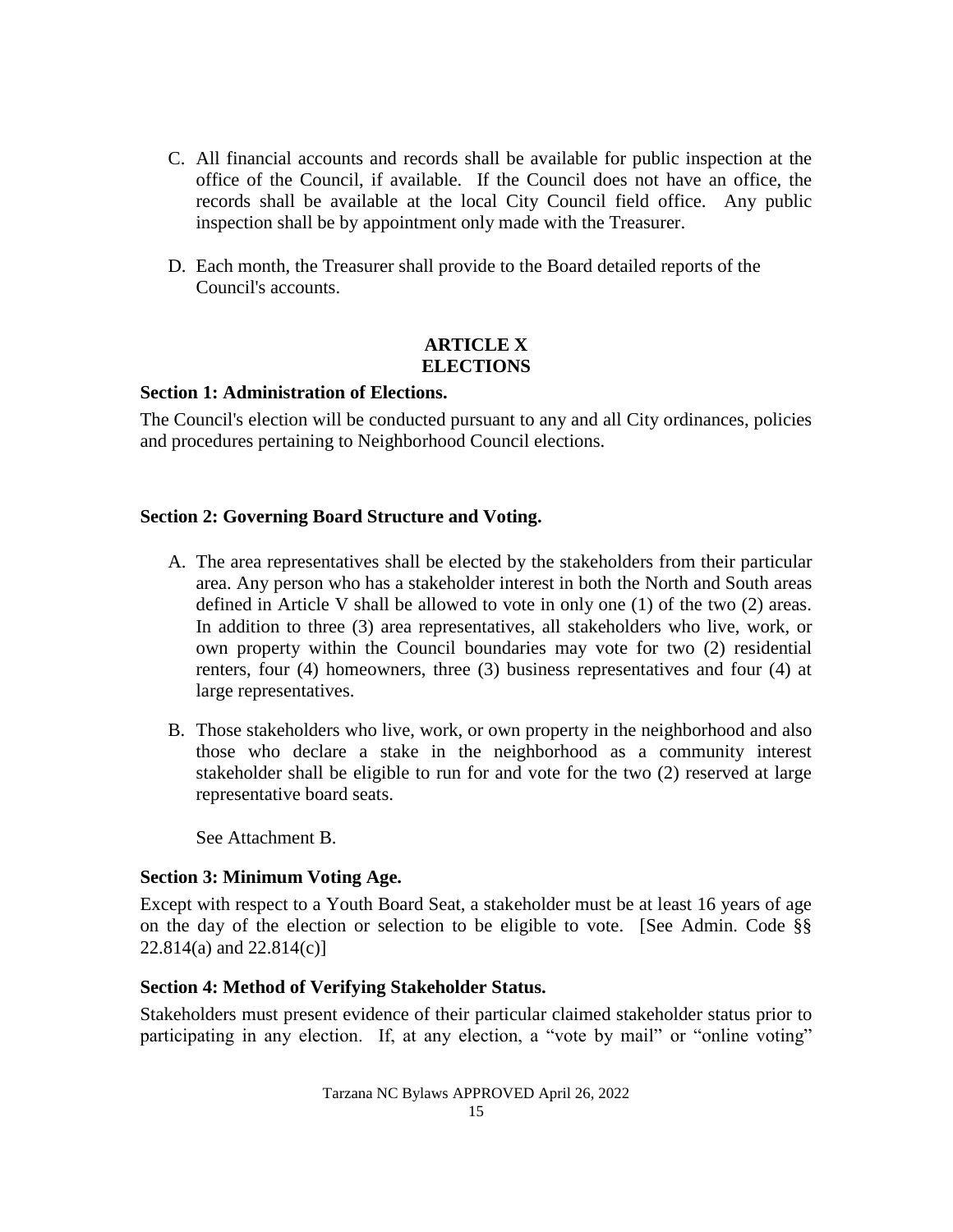system is used, all persons who desire to vote by mail must pre-register and present proof of stakeholder status prior to participating in such election.

#### <span id="page-15-0"></span>**Section 5: Restrictions on Candidates Running for Multiple Seats.**

Stakeholders may run for only one (1) Board member position at any one (1) election.

## <span id="page-15-1"></span>**Section 6: Other Election Related Language.**

All elections shall be determined by plurality vote of those voting. No stakeholder may vote by proxy. No write-in candidates shall be allowed at any election.

## **ARTICLE XI GRIEVANCE PROCESS**

- <span id="page-15-2"></span>A. Any Grievance by a Stakeholder must be submitted to the Department's Grievance Portal so that the Department may determine whether such Grievance conforms with the Los Angeles Administrative Code (L.A.A.C.) 22.818 Subsections (c)(1) [Grievance Defined] and (c)(2) [Exclusions].
- B. Once the Department certifies the Grievance, the Board will be notified. Such certification of the Grievance by the Department shall not be construed as a statement regarding the validity or invalidity of the Grievance.
- C. The grievance shall be placed on the agenda at the next regular meeting of the Council if received at least two (2) weeks prior to the meeting date. If the grievance is received less than two (2) weeks prior to the next regular meeting date it shall be placed on the agenda of the following regular meeting.
- D. The President, with the consent of the Board, shall establish an ad hoc grievance committee comprised of three (3) board members excluding members of the Executive Committee.
- E. Within two (2) weeks of the committee's selection, the Executive Secretary, or in his/her absence, the Second Vice President, shall coordinate a time and place for the panel to meet with the person(s) submitting the grievance to determine if the grievance is valid and if so, discuss ways in which the dispute may be resolved. The meeting will be scheduled for a time not to exceed thirty (30) days from the time the ad hoc committee is created. The Executive Secretary or Second Vice President shall not be present at any of the meetings of the committee.
- Tarzana NC Bylaws APPROVED April 26, 2022 F. Prior to, but not less than 10 days before the next regular or special meeting, a member of the committee shall submit a written report to the Executive Secretary or the Second Vice President to the Board outlining the panel committee's collective determination regarding the validity of the grievance and any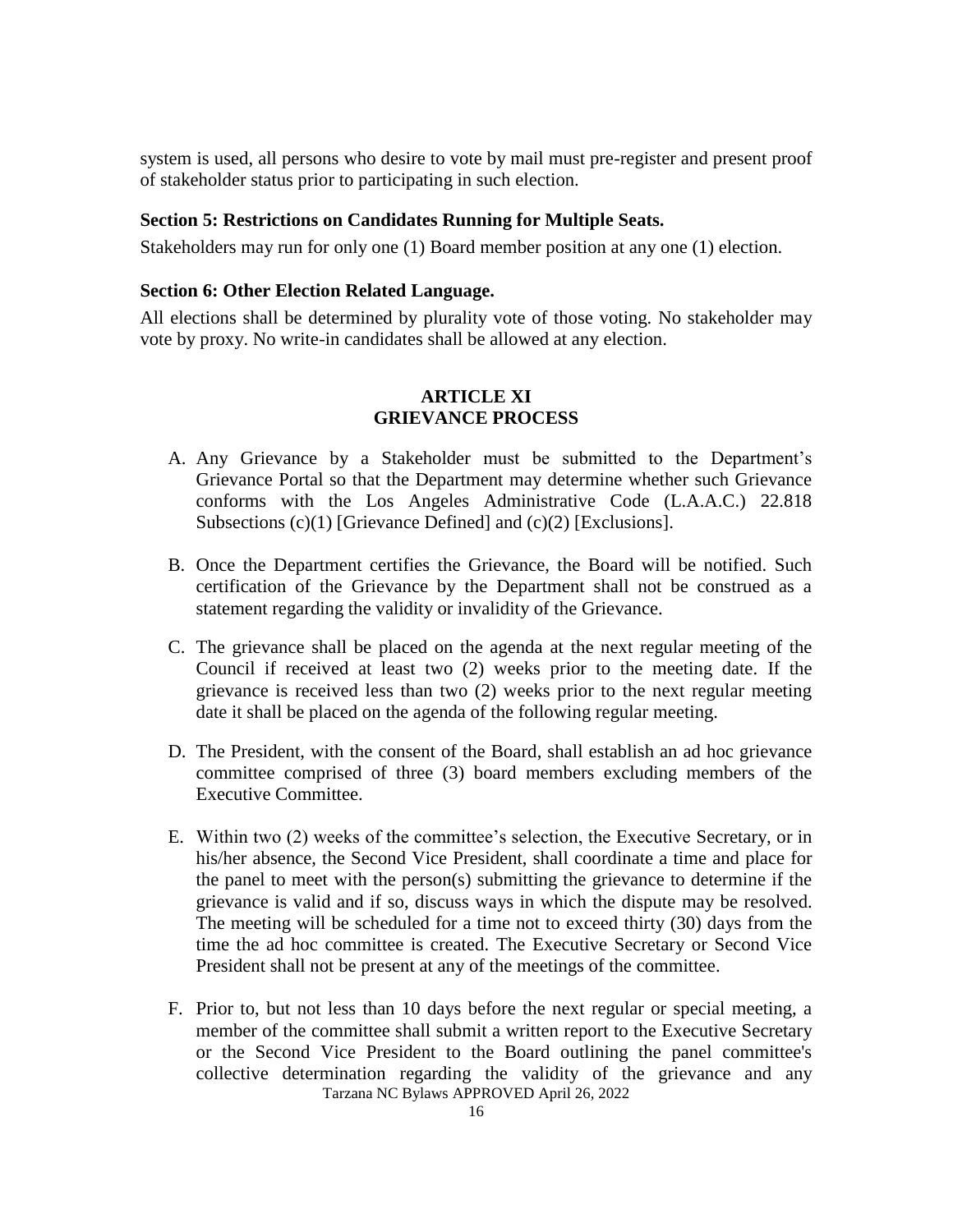recommendations for resolving the grievance. The grievance shall be placed on the agenda for the next regular or special meeting of the Board if the report is received at least ten (10) days prior to the meeting date. If the report is received less than ten (10) days prior to the next regular or special meeting date it shall be placed on the agenda of the following regular or special meeting. The Board may receive a copy of the committee's report and recommendations prior to a Board meeting, but, in accordance with the Brown Act, the matter shall not be discussed among the Board members until it is heard publicly at the next regular Council meeting.

- G. As an alternative to the above grievance procedures, the Board may waive consideration of the Grievance and request the Department to forward the Grievance directly to a Regional Grievance Panel for consideration.
- H. Any inaction by the Board passing the 60 calendar days will waive consideration of the Grievance and the Department shall forward the Grievance to the Regional Grievance Panel in accordance with L.A.A.C. 22.818 Subsection (d)(5)
- I. Only the Grievant may appeal a Board's decision pursuant to L.A.A.C. 22.818 Subsection  $(d)(2)(A)$ . Such appeals must be filed with the Department on the portal within seven (7) calendar days from the date of the Board's action on the certified Grievance. A Grievant may not appeal a decision by the Board to waive consideration of any or all Grievances.

## **ARTICLE XII PARLIAMENTARY AUTHORITY**

<span id="page-16-0"></span>In the absence of applicable law, other rules of conduct or any standing rules adopted by the Board, Roberts Rules of Order, 10<sup>th</sup> Edition shall be the method for running a meeting.

#### **ARTICLE XIII AMENDMENTS**

<span id="page-16-1"></span>Any Application for amendment of these bylaws shall be approved by a two-thirds (2/3) vote of the Board. However, no vote may be taken on any such Application unless the proposed amendment(s) have been posted on the Councils web site for at least thirty (30) days and that fact has been publicized by at least two (2) electronic mailings to the Councils E-mail list and on the Council's social media accounts not less than seven (7) days apart. The first email and social media notification and location posting shall be contemporaneous with the posting on the web site. Such E-mail notifications and social media postings shall invite comment from the stakeholders, either in writing or by public comment at the Board meeting where the matter is on the agenda for Board approval.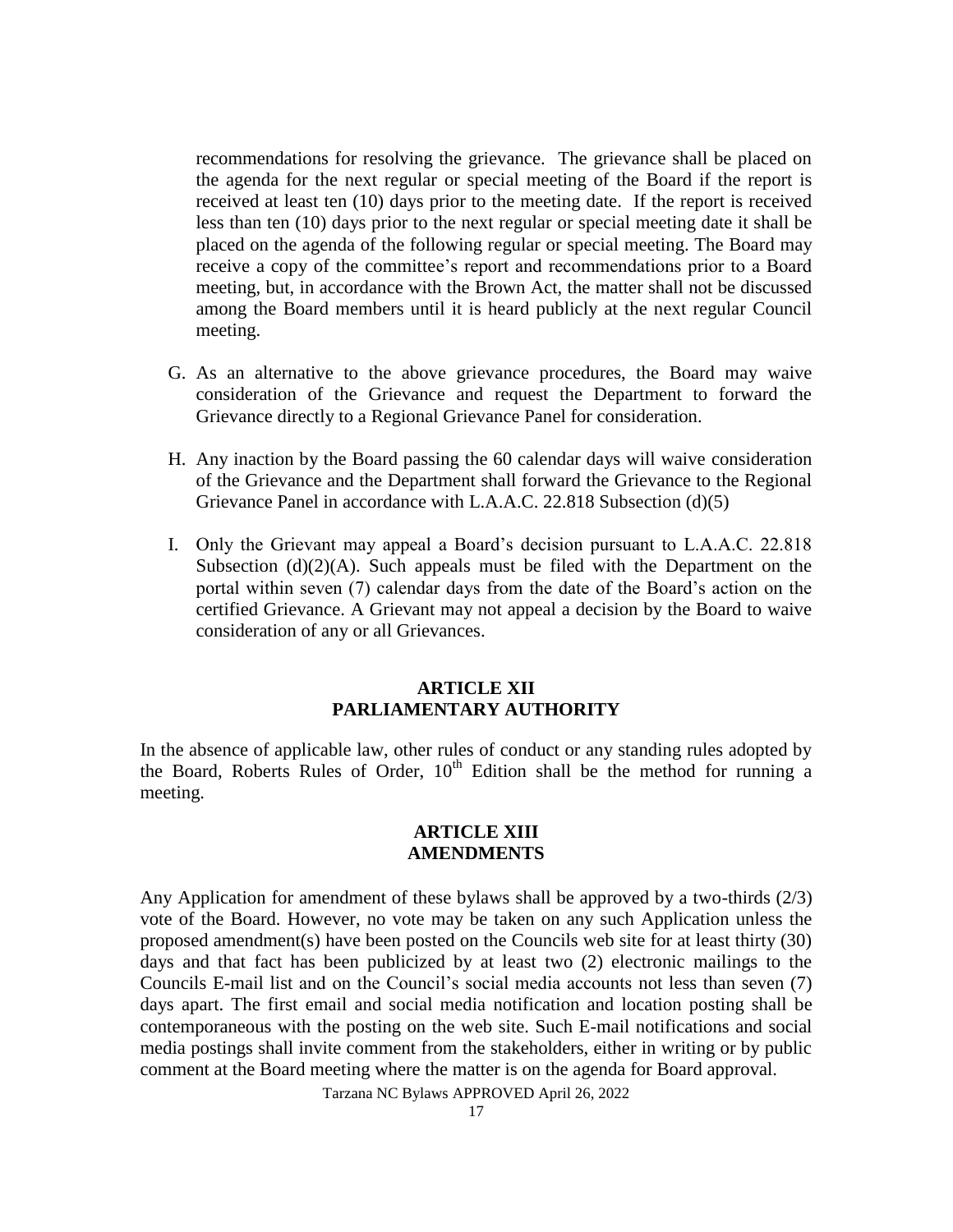The application for amendment of the bylaws and the resolution of the Board of Governors or minutes of the meeting where the resolution was passed shall then be forwarded to the Department of Neighborhood Empowerment, its successor or designee for approval. Upon notice of approval of the application for amendment of the bylaws by the Department of Neighborhood Empowerment, its successor or designee and/or the Board of Neighborhood Commissioners, their successor or designee, the amendment(s) shall become effective.

#### **ARTICLE XIV COMPLIANCE**

#### <span id="page-17-1"></span><span id="page-17-0"></span>**Section 1: Code of Conduct**

Board members will abide by the Board of Neighborhood Commissioners Neighborhood Council Board Member Code of Conduct Policy.

## <span id="page-17-2"></span>**Section 2: Training.**

All Board members shall complete Ethics training and all other required training in conformity with the policies promulgated by those city agencies having jurisdiction over Neighborhood Councils.

#### <span id="page-17-3"></span>**Section 3: Self-Assessment.**

The Board shall adopt a standing rule to establish a procedure for biennial selfassessments as set out in Article VI, 1 of the Plan for a Citywide System of Neighborhood Councils as amended February 20, 2009 or as required by any further amendments to the Plan.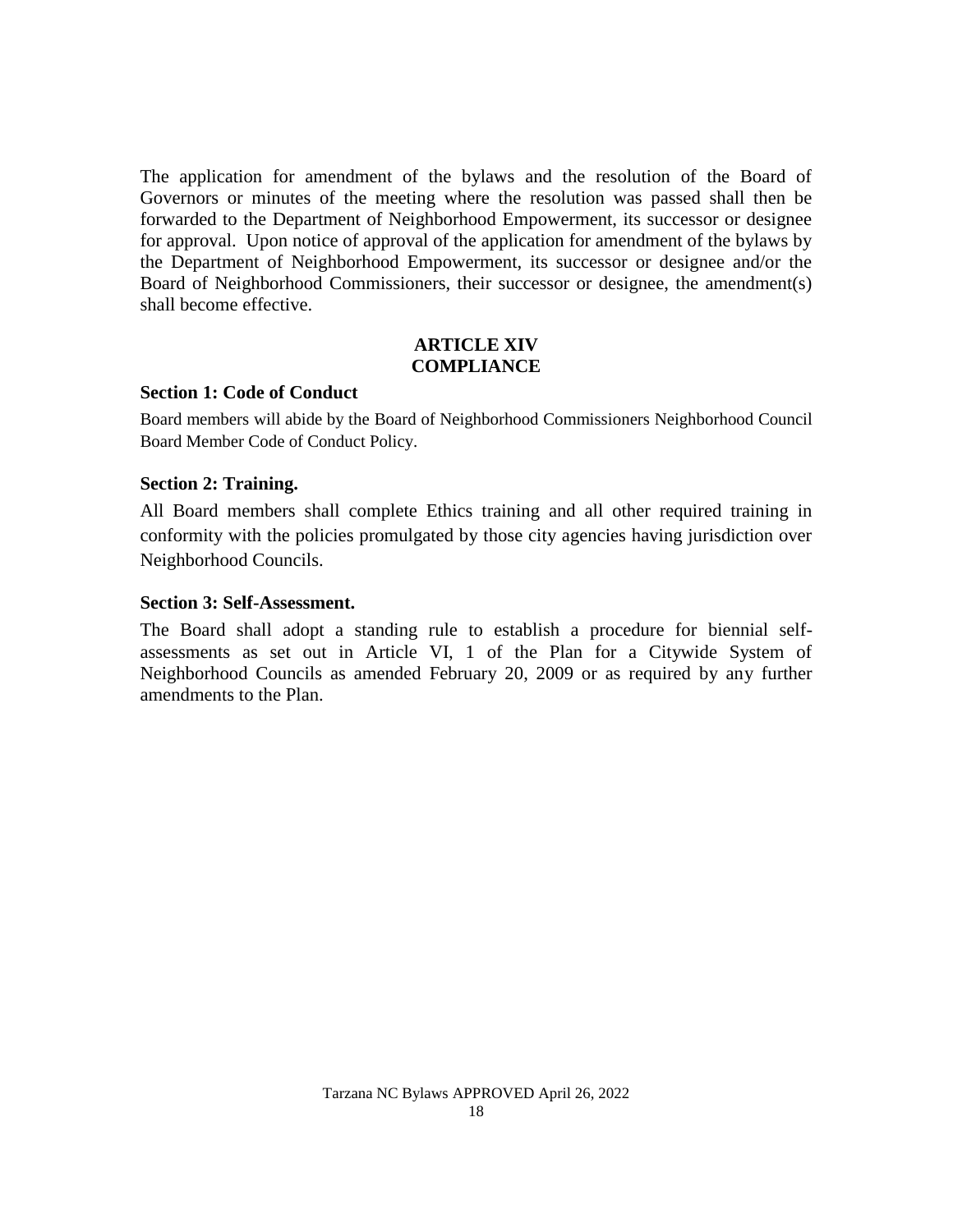

# ATTACHMENT A - Map of Tarzana Neighborhood Council